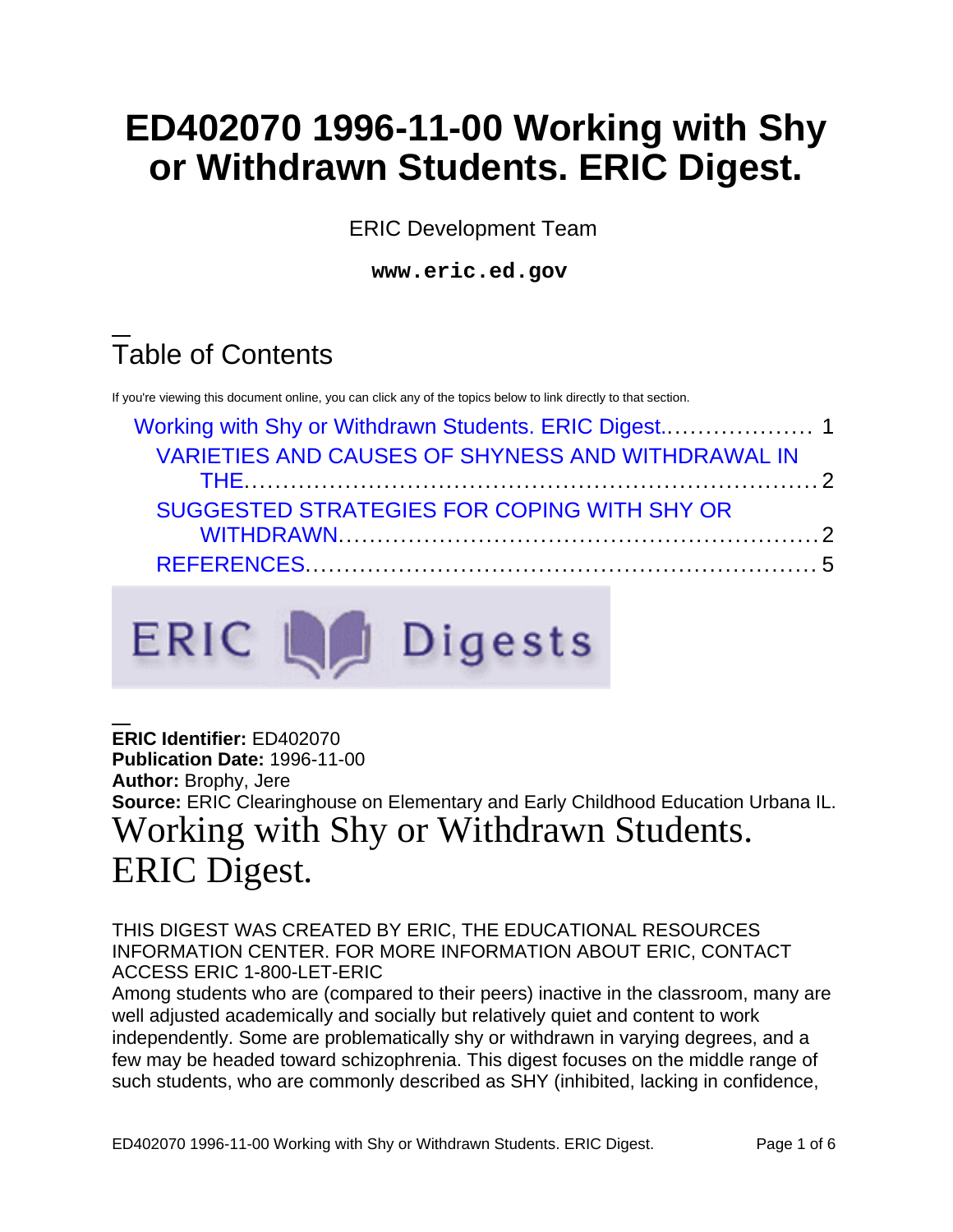socially anxious) or WITHDRAWN (unresponsive, uncommunicative, or daydreaming). A degree of shyness is normal whenever social expectations are new or ambiguous. Shyness begins to emerge as a problem if it becomes not merely situational but dispositional, so that the child is LABELED as shy. Especially if the child internalizes this label, a generalized pattern of shyness may become established and begin to include such additional symptoms as diffidence about entering social situations, discomfort and inhibition in the presence of others, exaggerated self-concern, and increasingly negative social self-concepts (Honig, 1987; Thompson & Rudolph, 1992).

#### <span id="page-1-0"></span>VARIETIES AND CAUSES OF SHYNESS AND WITHDRAWAL IN THE

CLASSROOMSymptoms of shyness or withdrawal may appear as part of the student's overall personality or as a situation-specific response to a particular stress factor. Children are especially susceptible to self-consciousness in social situations that make them feel conspicuous and psychologically unprotected. Other types of social unresponsiveness may result from specific experiences or environmental causes. Some children have not developed effective conversational skills because their parents seldom converse with them or respond positively to their verbal initiations, and they have not had much opportunity to interact with peers. This circumstance may explain some of the shyness seen in kindergarten and first grade. Children starting school for the first time may exhibit SCHOOL PHOBIA (usually fear of the unknown or unwillingness to be separated from the parent, rather than a specific negative reaction to the teacher or the school). Social anxiety can also develop as an ongoing reaction to repeated failure, mistreatment, or rejection from adults or peers. Some students may show good peer group adjustment and ability to interact socially with the teacher, but they may display communication apprehension when asked to answer academic questions, perform in public, or engage in an activity that they know will be evaluated. Finally, many students experience at least temporary social adjustment problems when they change schools or classes.

#### <span id="page-1-1"></span>SUGGESTED STRATEGIES FOR COPING WITH SHY OR WITHDRAWN

STUDENTSStrategies for coping with shy or withdrawn students include peer involvement, teacher interventions, and other kinds of psychological interventions.

PEER INVOLVEMENT. Several authors have suggested treating shyness and withdrawal through peer involvement (see Rosenberg et al., 1992, for a review). Such efforts might include involving shy students in cross-age tutoring programs, creating opportunities for them to play in pairs with younger children, enlisting peers as confederates to draw out withdrawn children, and involving them in small group,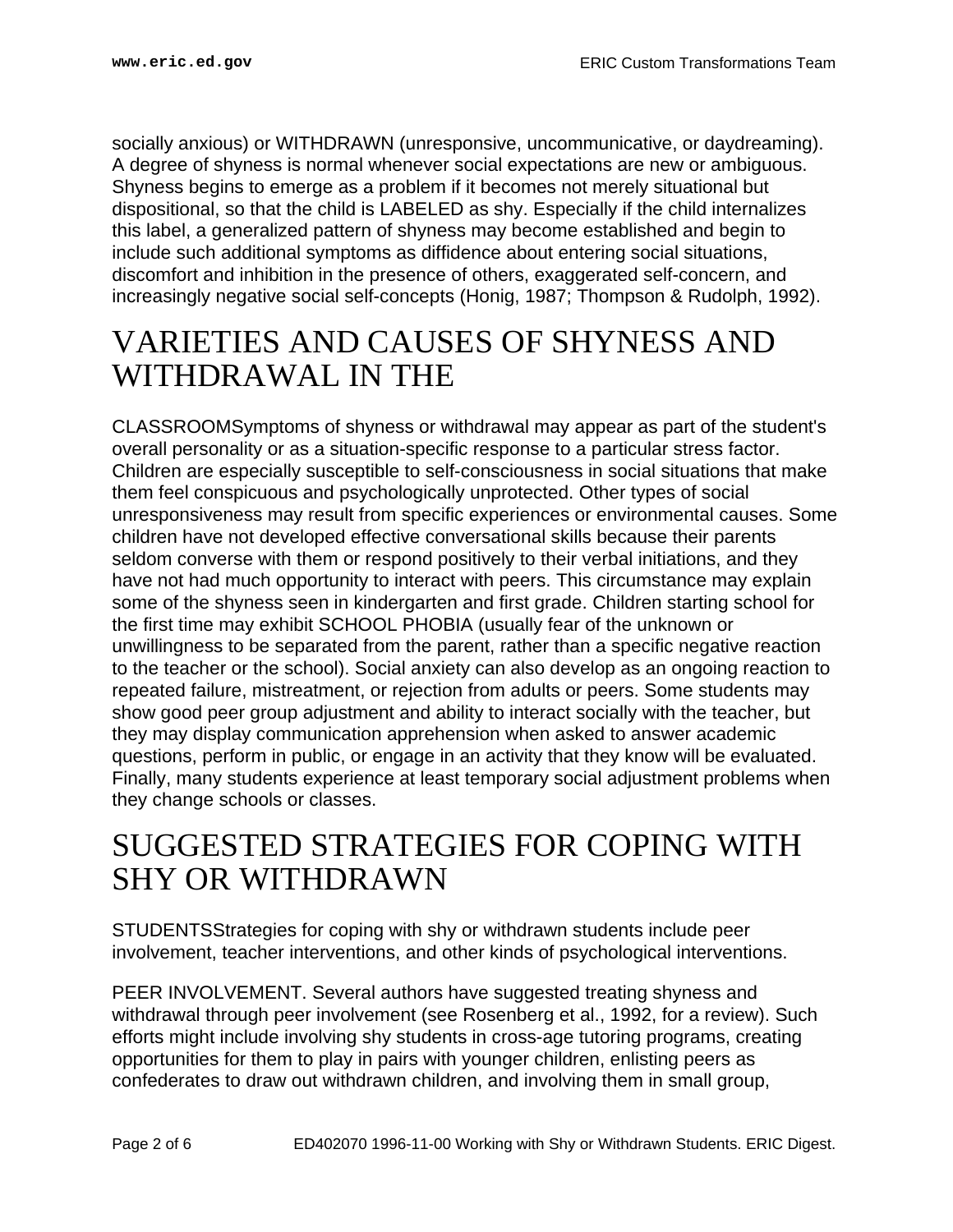cooperative classroom activities.

TEACHER INTERVENTIONS. Brophy (1995) surveyed effective teachers to find out how they responded to shy students. The most commonly mentioned responses included (1) changing the social environment (e.g., seating them among friendly classmates or assigning them to a partner or small group), (2) encouraging or shaping increased responsiveness, (3) minimizing stress or embarrassment, (4) engaging shy students in special activities, and (5) involving them in frequent private talks. Conspicuously absent from these teachers' responses was emphasis on threat or punishment.

OTHER INTERVENTIONS. Blanco and Bogacki's (1988) recommendations from school psychologists for coping with general student shyness or withdrawal echo many of these same themes. They suggested encouraging children to join volunteer groups or recreational organizations outside of school; involving them frequently in small-group, cooperative interaction with peers; using them as peer tutors; determining their peer preferences and seating them near preferred peers; leading but not forcing them to communicate; avoiding putting them in situations that would be embarrassing or frightening; and assigning them to messenger roles or other tasks that require communication. For students whose withdrawal symptoms include excessive daydreaming, researchers suggest calling on them frequently, standing near them to ensure attention, making sure that they get started successfully on their assignment at the beginning of work time rather than scolding them for daydreaming, stressing the need for attention and participation, and assigning partners to work with them and keep them involved. The following specific teacher strategies for coping with shy or withdrawn students are suggested by the work of several researchers over the last two decades (Honig, 1987; McIntyre, 1989; Thompson & Rudolph, 1992; Brophy, 1995):

\*use interest inventories to determine interests of shy

students, then follow up by using these interests as bases

for conversations or learning activities;

\*display their (good) artwork or assignments for others to

see in the classroom;

\*assign them as a partner to, or promote their friendship

with, a classmate who is popular and engages in frequent

contact with peers;

\*check with these students frequently if they are prone to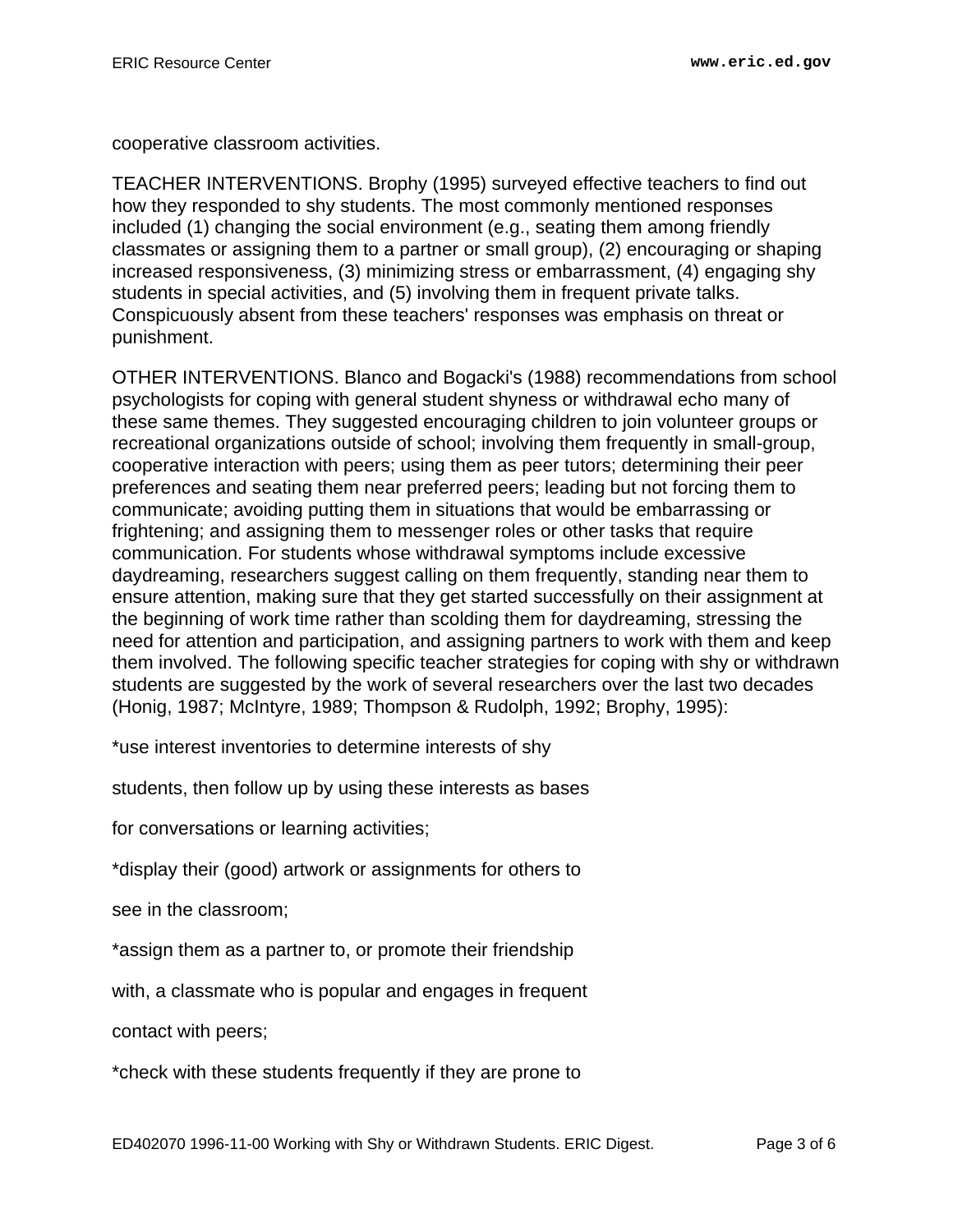daydreaming;

\*help shy children to set social development goals and assist them by providing training in assertiveness, initiating interactions with peers, or other social skills; \*provide them with information needed to develop social insight (e.g., explaining that new students often have trouble making friends at first, or that teasing does not necessarily mean that peers do not like you), suggesting ways for them to initiate productive peer contacts or to respond more effectively to peer initiations; \*provide them with a designated role that will give them something to do and cause them to interact with others in social situations in which they might otherwise become shy and retreat to the fringes of the group; \*teach them social "door openers" for greeting others and speaking to them in person or on the telephone, especially assertive requests ("Can I play, too?"); \*make time to talk with them each day, even if just for a few minutes, and listen carefully and respond specifically to what they tell you; and \*use bibliotherapy materials such as "The Shy Little Girl," a story by P. Krasilovsky about a sad and shy girl who becomes more outgoing. Shy children may need direct instruction in social skills, such as those included in

Page 4 of 6 ED402070 1996-11-00 Working with Shy or Withdrawn Students. ERIC Digest.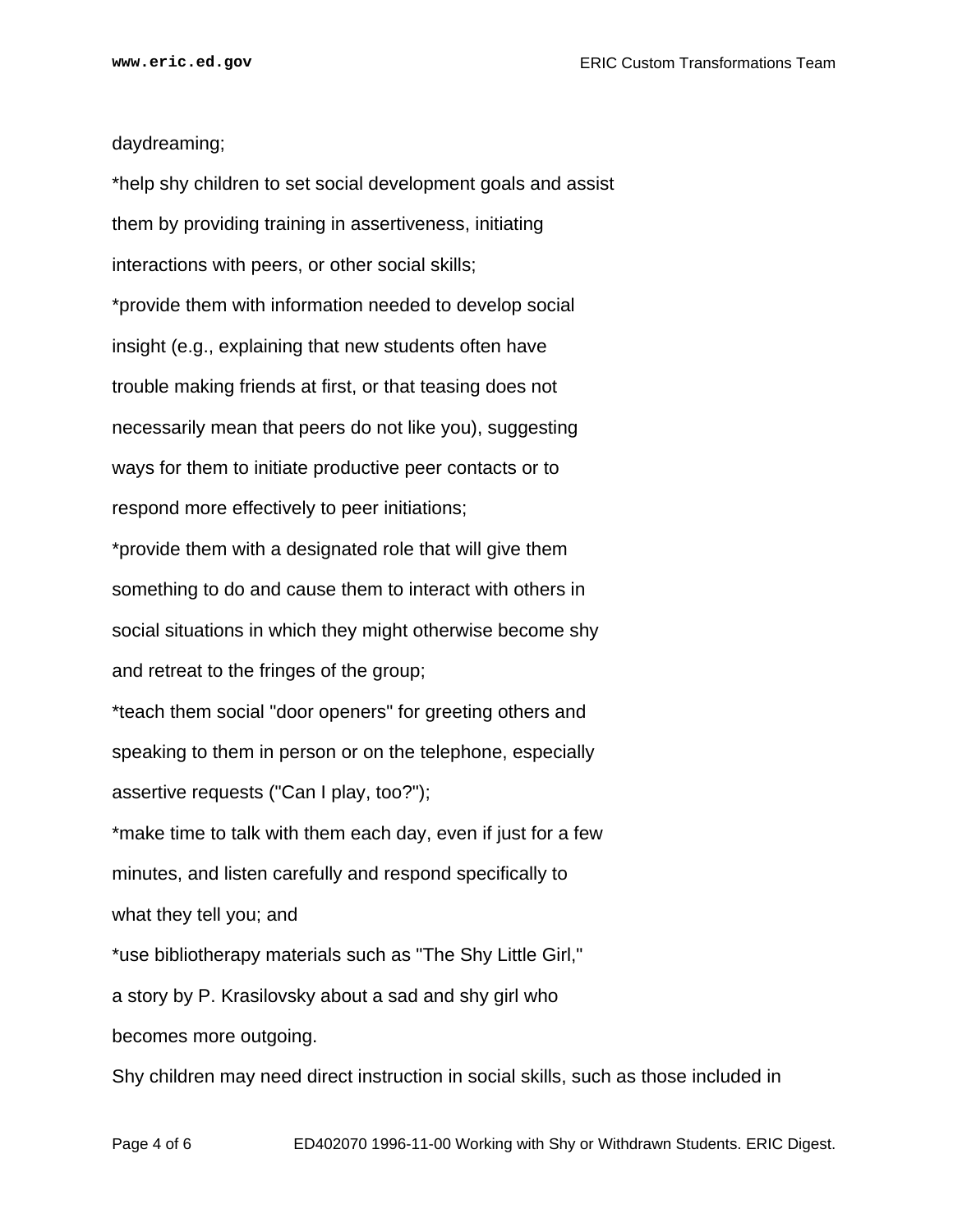various social skills training programs intended for elementary school students. For more information on such programs, including a description of a program that included collaboration between teachers and parents, see Sheridan, Kratochwill, and Elliott (1990).

CONCLUSION Teachers may be able to help shy and withdrawn students considerably by using strategies that are relatively easy to implement and well matched to the teacher's basic role as a helpful instructor to students. These strategies include providing self-concept support, encouragement, and opportunities to develop confidence and comfort in the classroom to shy and inhibited students, as well as closer monitoring, improved nonverbal communication, environmental engineering, and instructive suggestions or demands for improved concentration designed to maintain the attention of students prone to withdrawal or daydreaming. Most teachers seem to develop an intuitive understanding of some of the needs of shy or withdrawn students, but many could meet these needs more effectively by systematically applying the principles and strategies highlighted here.

-----

This digest was adapted from: Brophy, Jere. (1996). Teaching Problem Students. New York, Guilford. Adapted with permission of the author.

### <span id="page-4-0"></span>REFERENCES

Blanco, R., and D. Bogacki. (1988). PRESCRIPTIONS FOR CHILDREN WITH LEARNING AND ADJUSTMENT PROBLEMS: A CONSULTANT'S

DESK REFERENCE (3rd ed.). Springfield, IL:

Charles C. Thomas. Brophy, J. (1995). ELEMENTARY TEACHERS'

PERCEPTIONS OF AND REPORTED STRATEGIES FOR COPING WITH TWELVE

TYPES OF PROBLEM STUDENTS. East Lansing, MI: Institute for

Research on Teaching, Michigan State University. ED 389 390.

Honig, A. (1987). The Shy Child. YOUNG CHILDREN 42(4): 54-64. EJ 358 395. Kemple, Kristen M. (1995). Shyness and Self-Esteem in Early Childhood. JOURNAL OF HUMANISTIC EDUCATION AND DEVELOPMENT 33(4): 173-82. EJ 509 552.

McIntyre, T. (1989). A RESOURCE BOOK FOR REMEDIATING COMMON BEHAVIOR AND LEARNING PROBLEMS. Boston: Allyn & Bacon.

Rosenberg, M., R. Wilson, L. Maheady, and P. Sindelar.(1992). EDUCATING